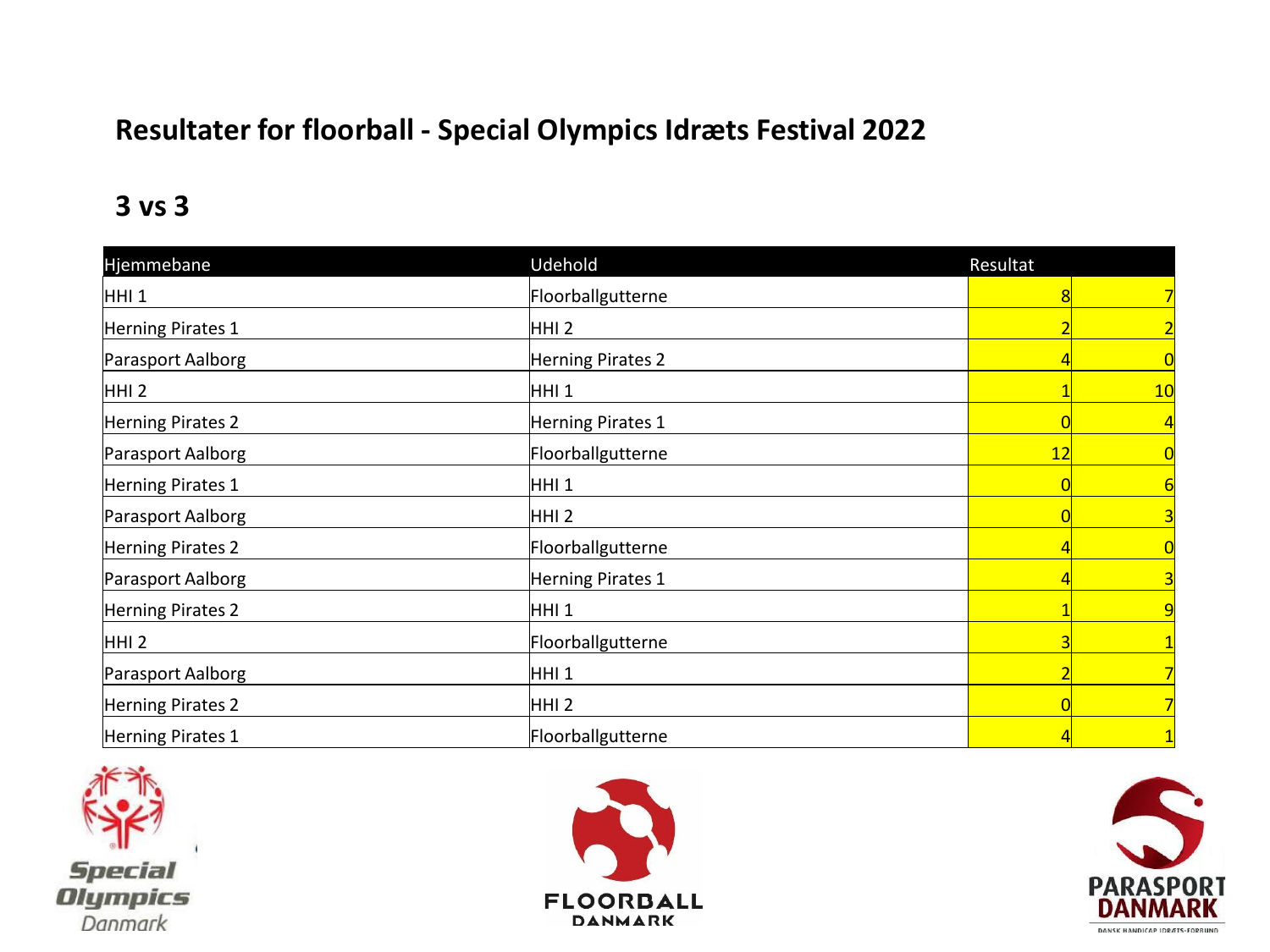## **Stilling for floorball - Special Olympics Idræts Festival 2022**

#### **3 vs 3**

| Kampe             | Kampe | Vundet | Tabt | Uafgjort | Point | Minus | Plus | Målscore |
|-------------------|-------|--------|------|----------|-------|-------|------|----------|
|                   |       |        |      |          |       |       |      |          |
| Floorballgutterne |       | 0      |      |          | Ω     | 31    | 9    | $-22$    |
|                   |       |        |      |          |       |       |      |          |
| HHI <sub>1</sub>  |       | 5      | 0    |          | 15    | 11    | 40   | 29       |
|                   |       |        |      |          |       |       |      |          |
| HHI <sub>2</sub>  |       | 3      |      |          | 10    | 13    | 16   | 3        |
|                   |       |        |      |          |       |       |      |          |
| Herning Pirates 1 |       |        |      |          |       | 13    | 13   | 0        |
|                   |       |        |      |          |       |       |      |          |
| Herning Pirates 2 |       |        | 4    |          |       | 24    | 5    | $-19$    |
|                   |       |        |      |          |       |       |      |          |
| Parasport Aalborg |       | 3      |      |          | q     | 13    | 22   | 9        |





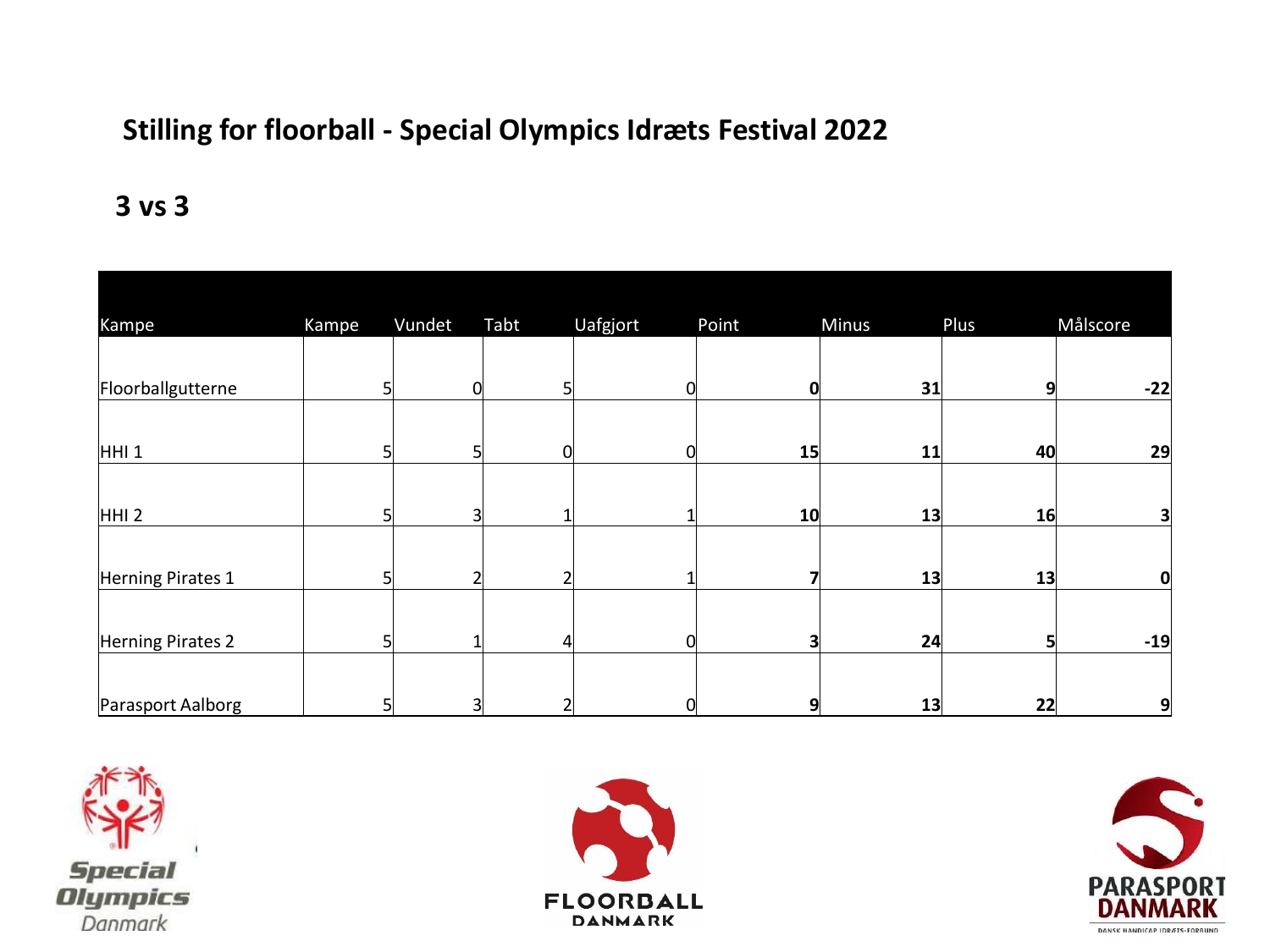### **Resultater for floorball - Special Olympics Idræts Festival 2022 – 4 vs 4**

| Parasport Aalborg      | <b>Team Finland</b> |    | 11 |
|------------------------|---------------------|----|----|
| STU Fredericia 2       | STU Fredericia 1    |    |    |
| Herning Pirates        | LAVUK               |    |    |
| <b>VIKA Thisted</b>    | Parasport Aalborg   |    |    |
| STU Fredericia 2       | <b>Team Finland</b> |    |    |
| <b>Herning Pirates</b> | STU Fredericia 1    | 14 |    |
| <b>VIKA Thisted</b>    | LAVUK               |    |    |
| STU Fredericia 2       | Parasport Aalborg   |    |    |
| Herning Pirates        | Team Finland        |    |    |
| LAVUK                  | STU Fredericia 1    |    |    |
| <b>VIKA Thisted</b>    | STU Fredericia 2    |    |    |
| Herning Pirates        | Parasport Aalborg   |    |    |
| LAVUK                  | STU Fredericia 2    |    |    |
| <b>VIKA Thisted</b>    | <b>Team Finland</b> |    |    |
| STU Fredericia 1       | Parasport Aalborg   |    |    |
| VIKA Thisted           | STU Fredericia 1    |    |    |
| LAVUK                  | <b>Team Finland</b> |    |    |
| Herning Pirates        | STU Fredericia 2    |    |    |
| LAVUK                  | Parasport Aalborg   |    |    |
| <b>VIKA Thisted</b>    | Herning Pirates     |    |    |
| STU Fredericia 1       | <b>Team Finland</b> |    | 3  |